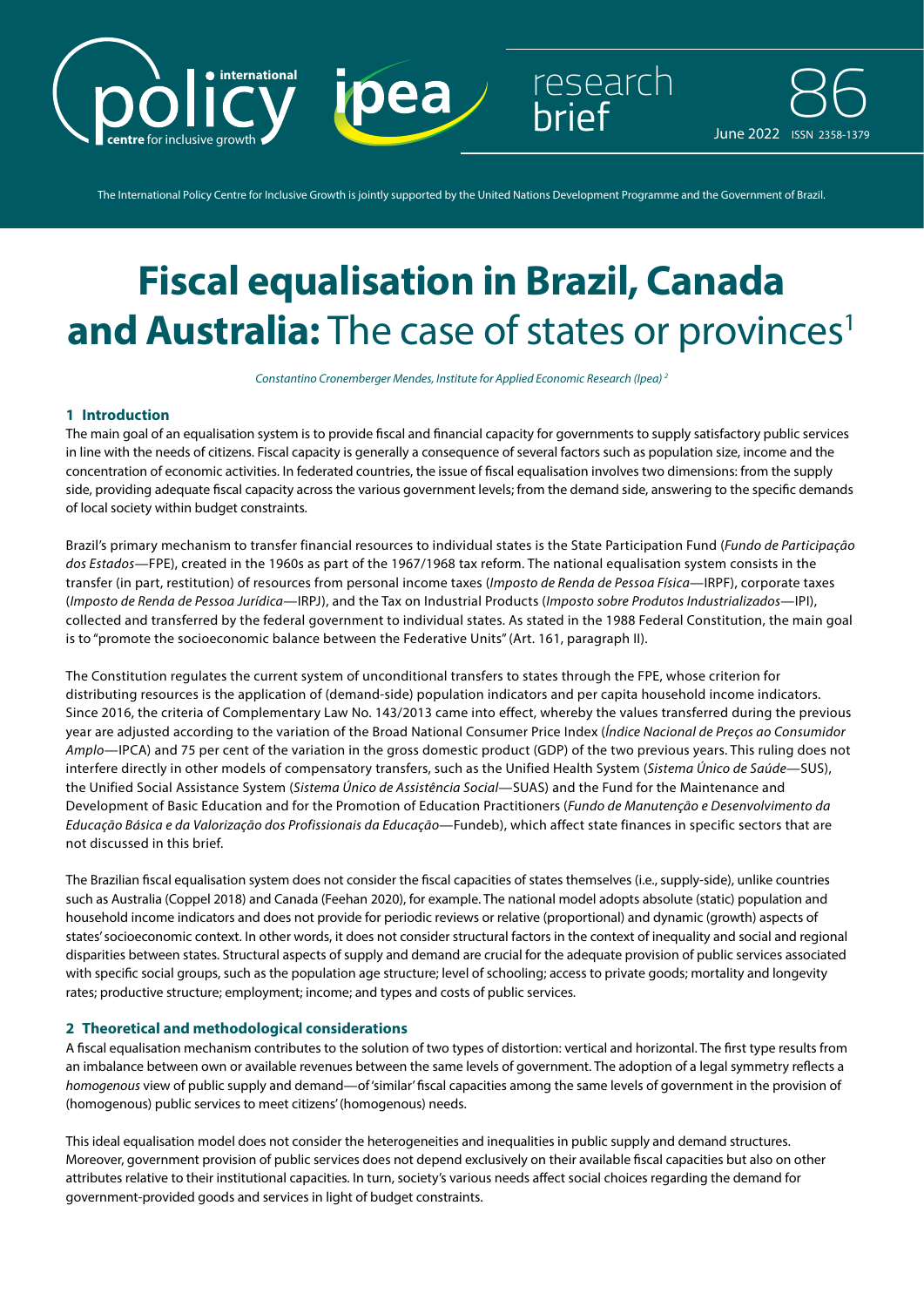# **FIGURE 1** Effective per capita household income (in BRL), 2016/2014 and 2017/2015



Source: Federal Revenue Secretariat (*Secretaria da Receita Federal—*SRF), National Treasury Secretariat (*Secretaria do Tesouro Nacional*—STN), Brazilian Institute of Geography and Statistics (*Instituto Brasileiro de Geografia e Estatística—*IBGE), and TCU.

Therefore, an equalisation system's primary goal is to create 'similar' fiscal capacity standards available to governments, allowing them to provide public services adapted to specific and unique social needs. The solution involves the adoption of an average fiscal standard across all levels of government. In more complex terms, it requires average or median parameters to adjust various state capacities (supply side) according to specific social needs or choices (demand side).

An equalising factor ostensibly represents, on the supply side, an increase in each state's revenues or, on the demand side, an increase in each citizen's income. In the first case, the mechanism 'equalises' available state revenues, while in the second, the instrument seeks to 'equalise' available individual incomes. A population equalising effect between states is not expected. The populational indicator ensures that every citizen, regardless of their location, 'receives' an additional (average) value of fiscal resources, allowing them greater access to (additional) public services. It is also non-trivial that migration flows are considered a possible control variable between states.

The two criteria interact directly (population) and inversely (per capita income) to reach a certain degree of vertical and horizontal equalisation of available resources between states or their citizens. Therefore, an average national standard is determined, allowing for a 'similar' supply of public goods and services to meet average social demand. That standard is interpreted as required expenditures to reach a minimum or average standard of public services for various target audiences, considering fixed and variable provision costs, as suggested in structural models (Langørgen 2012). The average national 'standard' is different from the homogenous provision of public services in individual states but rather an adjustment of state provisions relative to local needs.

The convergence criteria are only valid for available per capita income, which might not be satisfactory given states' demographic and personal income structures related to their small productive base and, therefore, low local revenue capacity. In this sense, the following analysis distinguishes between the effects of the two factors of demand (population and income) to propose using state revenues as a relevant supply factor in states' available fiscal capacity, given their different social demand standards.

### **3 Current model: distortions and limitations**

To understand the distortions and limitations of the current transfer system, we assess some implicit methodological issues in the calculation of the indexes adopted by Brazil's Federal Court of Auditors (*Tribunal de Contas da União*—TCU). The basis for transferring resources to states considers per capita household income data (Figure 1).

The income indicator adopted for the transfer of resources in a given year (*t*) is defined in the previous year (*t*-1), based on data from two years prior (*t*-3). Therefore, state per capita household income in 2015 is the parameter to calculate in 2017, the indexes adopted for resource transfers in 2018.

The negative results in the evolution of income are related to:

- the growth in the annual variation of average income, which was BRL47 in 2014/2015 and BRL79 in 2015/2016, dropping to BRL64 in 2016/2017;
- the revenue of the poorest state increased from 50.1 per cent in 2014 to 54.1 per cent compared to the average, dropping 53.8 per cent in the last year. Conversely, the income share of the wealthiest state relative to the average, which decreased slightly in 2016 to 221.2 per cent, reached 229.5 per cent in the last year; and
- the gap between the earnings of the richest and poorest states increased by 2.1 percentage points from 2014 to 2016, dropping to 23.4 per cent in 2017.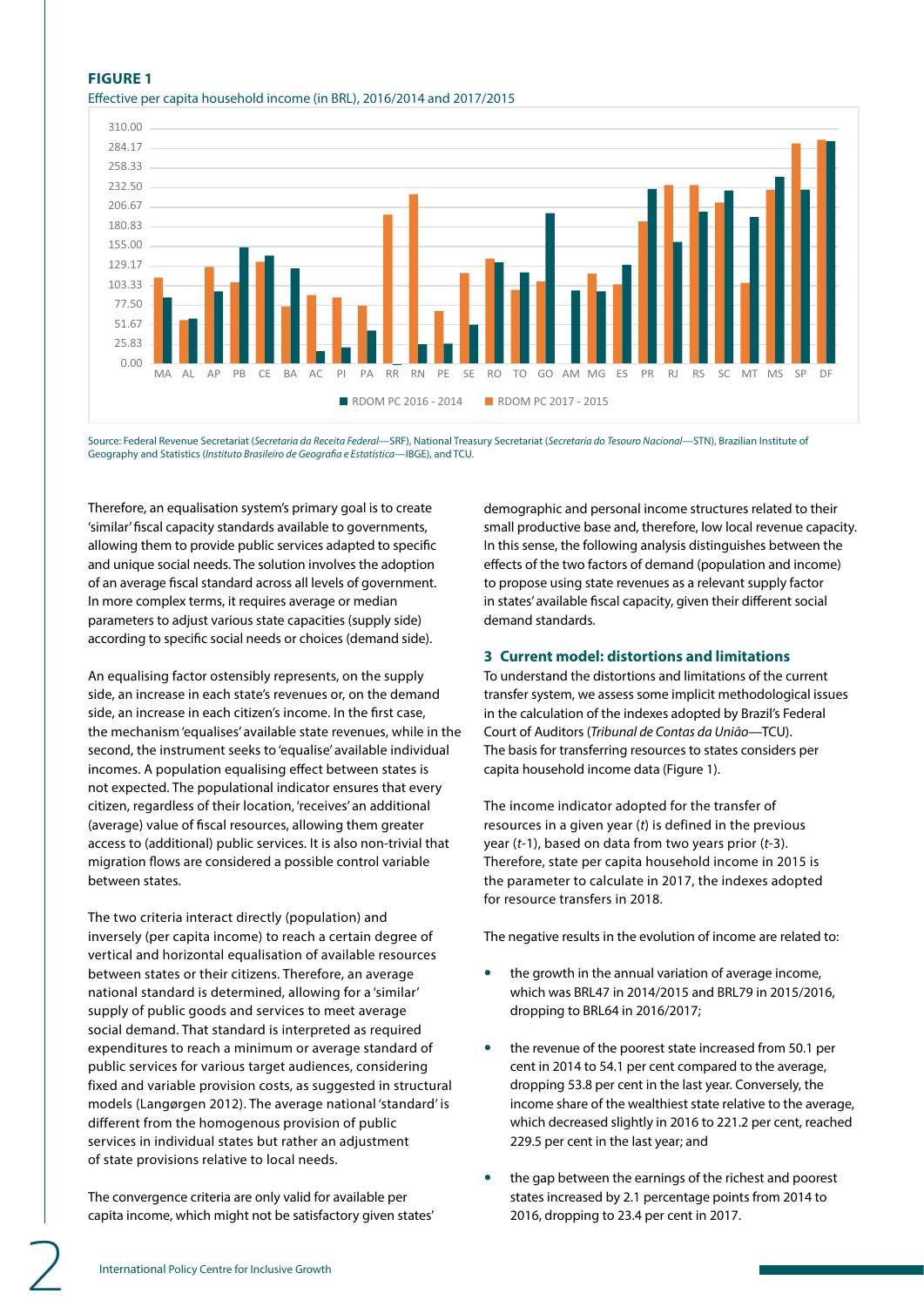Results show extreme inequality in per capita household income among states and a low correlation or causal nexus between transfers in the current model and local fiscal and socioeconomic conditions. Moreover, the wealthiest states have above-average available resources—far above the poorest states—which negatively affect the states' socioeconomic behaviours and their capacity to provide public services.

The difference between real per capita household income in the reference year (*t-*3) and the base year (*t*-1) reveals significant variations among states, whose differentials lead to similar effects in the allocation of resources via transfers to states. Taking Rio Grande do Norte as an example: the determination of its indicator for due transfers in 2017, set in 2016 (with 2014 as a reference), exhibited a difference of over BRL223, while the indicator for 2018, determined in 2017 based on 2015, presented a difference of only BRL26. This discrepancy directly affects the calculation of the index, fostering high volatility in the transferred resources, depending on the observed dynamics of per capita household income, which is affected by various factors, such as level of employment.

The annual variation of per capita household income (Figure 2) shows worsening inequality in household income among states, given the more remarkable growth of most prosperous states, regardless of the behaviour of transfers.

Maranhão exhibited an increase in household income of BRL48 in 2014/2015, BRL66 in 2016 and BRL22 in 2016/2017. On the other hand, the per capita household income in the Federal District varied, in the same periods, by BRL199, BRL97, and BRL197, respectively. One way to dampen these distortions in the current system would be to periodically adjust the indexes calculated by the TCU based on past behaviour but corrected by the actual values. This adjustment would be possible with periodic criteria reviews every four or five years.

However, this brief argues in favour of the necessity to shift to an equalisation system that allows for a convergence in the fiscal capacities of states according to local socioeconomic needs. The behaviour of states' available revenue is crucial, comprisingin addition to their revenue—other types of transfers and compulsory and unconditional transfers (voluntary or discretionary transfers and healthcare and education funds, for example).

# **4 Analysis and an alternative proposal for a fiscal equalisation mechanism**

Taking the previous observations as hypotheses and considering the transition year (2015) from Supplementary Law No. 62/1989 to No. 143/2013, a preliminary finding confirms, with some considerations, that per capita transfers (Figure 3) follow a pattern that is consistent with the rule of population proportionality, but which is not necessarily immune to distortions. States with low populations (Amapá, Acre, Roraima, and Tocantins) receive much higher-than-average per capita transfers.

The per capita household income indicator should serve to balance these distortions, but this does not occur in practice. According to the law, the lower the revenue, the higher the transfer. The most extensive distortions occur precisely regarding the different per capita household income among states (Figure 4). Therefore, they cannot be associated with the (positive) effect of the population criterion.

In the North region, despite revenues being similar across states (except for Amazonas), Amapá, Acre, Roraima, and Tocantins receive far more transfers than Pará and Rondônia. In the Northeast, Maranhão, the state with the lowest per capita household income, receives less transfers than Alagoas, Paraíba, Piauí, Rio Grande do Norte, and Sergipe. In the Centre-west, the state of Goiás receives the lowest transfers, despite having a per capita income similar to Mato Grosso and Mato Grosso do Sul and much lower than the Federal District. Incidentally, the Federal District has the highest per capita income. As a result, it receives more transfers than any other state except Amapá, Acre, Piauí, Sergipe, Roraima, and Tocantins. In the Southeast, Minas Gerais, which has the lowest per capita income in the region, is only ahead of São Paulo in transfers. Finally, in the South region, Rio Grande do Sul receives the least transfers despite having the lowest per capita income in the region.

# **FIGURE 2**



## Per capita household income (in BRL)–annual variation, 2014/2017

Source: SRF, STN, IBGE, and TCU.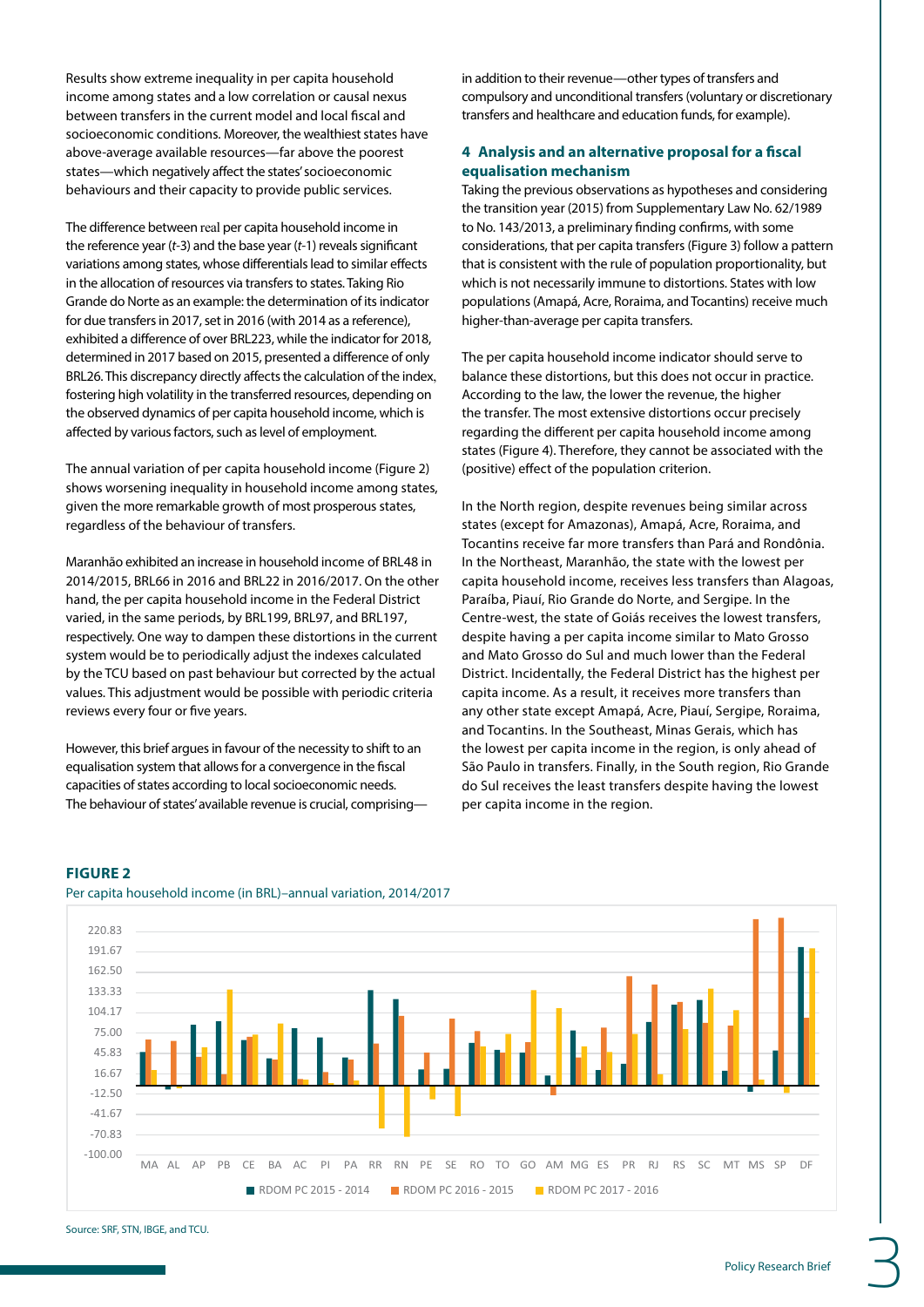# **FIGURE 3** Population (inhabitants), own revenue, FPE and Available revenue, in per capita terms (in BRL), 2015



Source: SRF, STN, IBGE, and TCU.

#### **FIGURE 4**

Own revenue, FPE, available revenue, and household income (per capita, in BRL), 2015



Source: SRF, STN, IBGE and TCU.

These distortions can partly explain how difficult it is for the transfer instrument (FPE) to reach its goal of reducing socioeconomic inequalities at the state level, especially regarding per capita household income. In truth, the current criteria for transferring resources to states suffer from distortions resulting from not correcting for different fiscal capacities (own revenue vs available revenue), especially in the poorest states, which would allow for an adequate provision of public goods and services.

Given the growing trend of own revenue (as of per capita household income), it is possible to explain the distortion in Brazil's current equalisation system. The extreme cases of Maranhão and the Federal District represent the lowest and highest per capita household income, own revenue, and available revenue. The FPE's per capita transfer to the Federal District is much higher than to Maranhão, despite its smaller population and higher revenue. As a rule, own revenues and mainly available revenues in the wealthiest states of the Centre-west, Southeast and South regions are higher than in the poorest states. Due to higher (disproportional) per capita transfer values, exceptions include Amapá, Acre, Roraima, and Tocantins.

It is worth highlighting the low correlation between transfers and states' own and available per capita revenues. When supplementing states' revenues (growing trend, Figures 3—right axis—and 4), transfers should promote an equalisation in available state revenues to compensate for their revenues. Fiscal resources are lower in states of the North and Northeast due to the lower concentration of economic activity in those regions and, for the North specifically, lower population.

Consider, as a hypothesis, per capita transfers as an additional income on top of per capita household income (Figure 5). Instead of transfers targeting the states themselves, they are 'given' directly to each person in their respective states. The demand for public and private goods and services would increase proportionally with higher available personal income (gross and not net of taxes). A person in Maranhão,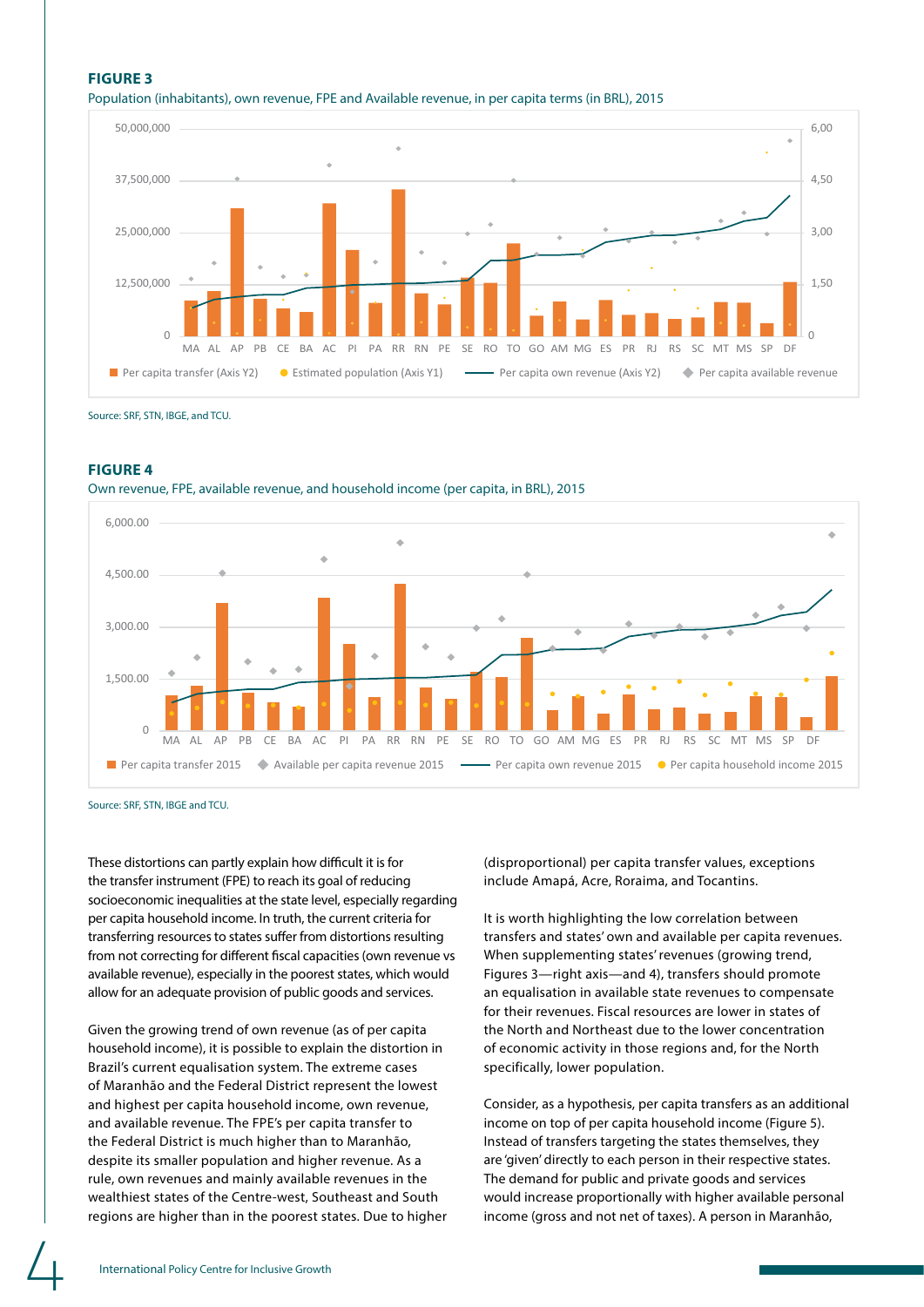the state with the country's lowest per capita household income, would receive a supplementary income through transfers, which would still result in them having the lowest income in the country. Only a little higher than that of a person in Bahia and practically the same as another in Rio Grande do Sul, Ceará or Minas Gerais.

There is a significant improvement in individual incomes in less-developed states compared to the national average, before and after transfers, especially in Sergipe, Piauí, Tocantins, Amapá, Acre, and Roraima. All exceed the average individual income (except for the Federal District). Conversely, there are losses for individuals in the most developed states relative to the average before and after transfers. All states that reported above-average individual incomes before transfers (São Paulo, Minas Gerais, Rio Grande do Sul, Santa Catarina, Goiás, Paraná, Rio de Janeiro, Mato Grosso do Sul, Mato Grosso, and Espírito Santo) have lower than average incomes after transfers (except for the Federal District). Some of the remaining states have improved their participation (Maranhão, Paraíba, Rio Grande do Norte, Alagoas, and Rondônia), while others suffered participatory losses (Ceará, Pernambuco, Bahia, and Pará). This process of convergence reduces extreme income inequality between states.

Consider per capita transfers as additional revenue on top of per capita revenues accrued in states (Figure 6). In per capita terms, available revenues can be considered a counterpart to personal income on the supply side. In other words, the states' revenue capacities increase the supply of goods and services.

The gains of less-developed states would increase based on their revenues, reducing the disproportionate gains of some states according to the last criterion, allowing for reduced losses in more developed states. Comparing the two previous results (through household income and own revenue), except for the Federal District in the first case, 11 states had a positive result, and 6 had above-average results, against 15 states having negative results.

In the second case, 18 states showed gains, with 12 having above-average results, while 8 had participatory losses.

The states with the most significant losses included Goiás, Amazonas, Minas Gerais, Rio Grande do Sul, and Paraná (above average before transfers and below-average after transfers), and Bahia, Pernambuco, and Pará (below average even before transfers). Ceará saw the best result, going from a negative result in per capita income to a (not very significant) participatory gain in per capita own revenue.

Comparing the two previous results, we observe that per capita own revenue allows for greater convergence in relative participation between states. This is clearly demonstrated when contrasting the distance between states with the highest and lowest participation in average national revenues before and after transfers. Before transfers, the Federal District had a participation of 92 per cent above average compared to Maranhão, which participated with only 39 per cent of the average. After transfers, Roraima has the highest share, 64 per cent of the average, while Maranhão has a share of 53 per cent. The Federal District participates with 60 per cent above average.

In the per capita household income criterion, the Federal District participated with 112 per cent above average and Maranhão with 52 per cent before transfers. After transfers, Roraima participates with 112 per cent above average. In contrast, Maranhão (together with Rio Grande do Sul, which had a share of 6 per cent above average) goes up to 65 per cent of the national average. The Federal District reaches 60 per cent above the national average after transfers.

Therefore, an equalisation system based on states' revenues could be more effective than simply using the population and per capita income criteria. What is being equalised is not personal income, but rather states' revenues. In this sense, less-developed states stand to gain more, allowing for a more significant fiscal (supply) capacity to meet the (increased) social needs and demands for public services.

## **FIGURE 5**



Per capita household income and FPE (in BRL), 2015

Source: SRF, STN, IBGE, and TCU.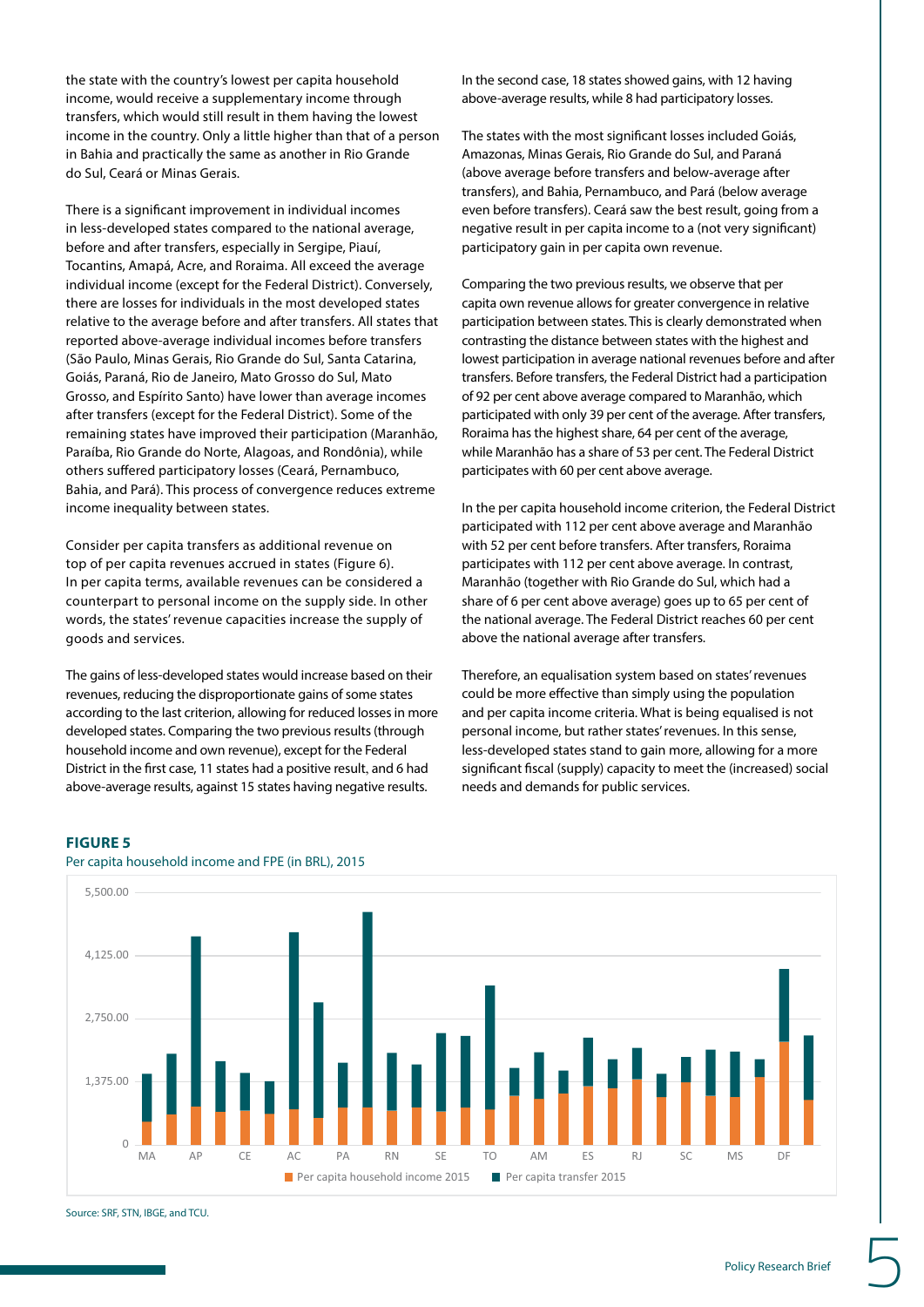#### **FIGURE 6**

## Own revenue and FPE, per capita (2015)



Source: SRF, STN, IBGE, and TCU.

#### **5 Final considerations**

Our preliminary finding is that the criteria for national equalisation through unconditional fiscal transfers (FPE) cannot equalise states' own fiscal or available capacity, much less reduce their socioeconomic inequality, according to their stated constitutional goals. Instead, by granting states resources through transfers compatible with public initiatives that can meet local fiscal and social needs, the provision of public goods and services should contribute to the convergence of states' socioeconomic conditions.

Results indicate that the two demand-side indicators adopted in Brazil are insufficient for the effective equalisation of states' fiscal capacities, especially their socioeconomic differences. The search for average 'standards' of provision of public services in the country requires an alignment between states' standards of supply and demand, which are heterogeneous and unequal. Structural criteria whose goal is to balance states' fiscal capacities and, ultimately, expenditure needs could be applied, considering (average) available per capita revenues as a 'ceiling' and (average) own per capita revenues as a 'floor' for adjusting the current equalisation system.

The application of this system, adopted in countries such as Canada (Feehan 2020) and especially Australia (Coppel 2018), requires political articulation and, possibly, the delegation of the definition of adequate criteria to a National Council, following the example of the Commonwealth Grand Commission. In light of the current political deadlock and the conviction that the mere introduction of new demand-side indicators alongside those already adopted would not solve the problem, considering states' own and available fiscal capacities could be additional criteria for the current system. This would aim towards a possible transition to a new equalisation system or compensatory adjustments through other resource transfers, such as discretionary transfers, funds, and sectoral programmes.

The most significant distortions are restricted to a few states in the North (Rondônia and Tocantins), Centre-west (Mato Grosso do Sul, Mato Grosso and the Federal District) and São Paulo. However, considering the increase in the 'ceiling' of per capita revenue, a political deal would not be so difficult for most states because the minimum value of per capita own revenue before the transfer cannot be less than its average—or, in other words, respecting it as a 'floor'.

Finally, other crucial issues must be analysed separately in new assessments, such as the legal symmetry in the national federative system's asymmetries, the tax reform, and the concept of unconditional transfers. As a result, all units of the Brazilian federation would reach fiscal targets and outcomes in the provision of adequate public services that are compatible with social needs.

1. This Policy Research Brief was originally published in Portuguese (Mendes 2021).

2. Researcher at the Department of International Studies, Political and Economic Relations (Dinte) of the Institute for Applied Economic Research (Ipea). He is also the Coordinator of Ipea's working group on federalism and the Director of the Forum of Federations' Office in Brazil.